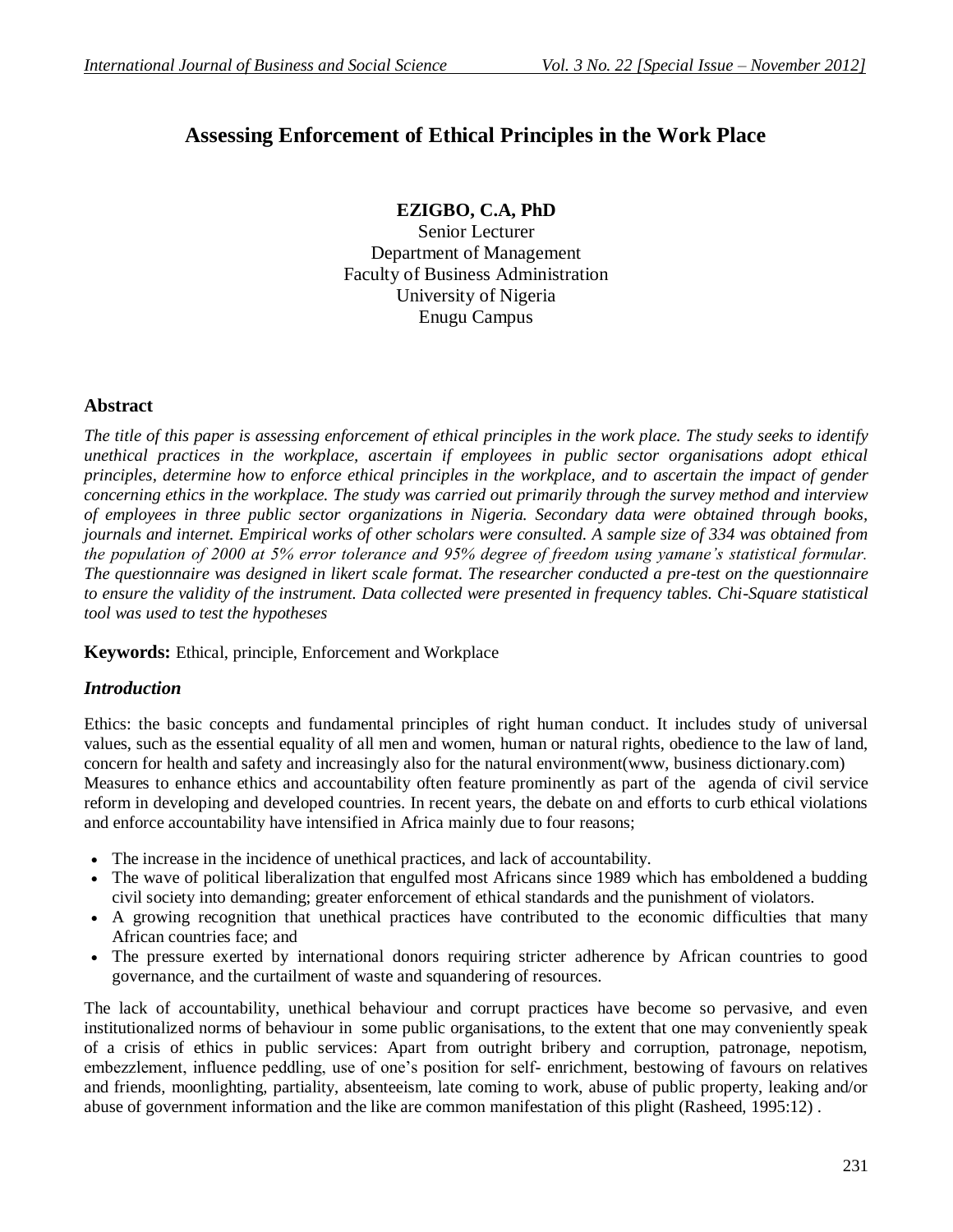However, Ethics are moral principles of conduct used to govern the decision making and behaviour of an individual or a group of individuals. These principles guide individuals in their dealings with other individuals and groups (stakeholders) and provide a basis for deciding whether behaviour is right and proper.

Ethics help people determine moral responses to situations in which the best course of action is unclear. Ethics guide managers in their decisions about what to do in various situations.

Ethics also help managers decide how best to respond to the interests of various organizational stakeholders.

Managers often experience an ethical dilemma when they confront a situation that requires them to choose between two courses of action, especially if each of them is likely to serve the interests of one particular stakeholder group to the detriment of the other .To make an appropriate decision, managers must weigh the competing claims or rights of the various stakeholder groups. Sometimes, making a decision is easy because some obvious standard, value, or norm of behaviour applies (Jones and George,2003:89).

Therefore, Ethics refers to the study of moral principles or values that determine whether actions are right or wrong and outcomes are good or bad. We rely on our ethical values to determine "the right thing to do "

The ethical climate of an organisation refers to the processes by which decisions are evaluated and made on the basis of right and wrong. In organisations, maintaining consistent ethical behaviour by all employees is an ongoing challenge. An organisation may be encouraging unethical behaviour by

- Excessive emphasis on short- term revenues over long- term considerations
- Failure to establish a written code of ethics
- An unwillingness to take an ethical stand that may impose financial costs
- Lack of clear procedures for handling ethical problems, (Bateman and Snell, 2009 :174).

### **1.1 Objectives of the Study**

The study has the following specific objectives

- (1) To identify unethical practices in the workplace
- (2) To ascertain if employees in public sector organisations adopt ethical principles
- (3) To determine how to enforce ethical principles in the workplace
- (4) To ascertain the impact of gender concerning ethics in the workplace

### **1.2 Hypotheses**

These hypotheses were proposed for the study.

 $H<sub>1</sub>$  Lying about age and attendance to work constitute unethical practices in the work place

H2 Employees in public sector organisations adopt ethical principles

H3 Ethical principles can be enforced when managers demonstrate integrity, respect employees and treat employees equitably

H4 Women make greater strides than men in improving their moral awareness and ethical standards

# **1.3 Research Method**

The study was carried out primarily through the survey method and interview of employees in three public sector organizations in Nigeria. Secondary data were obtained through books, journals and internet. Empirical works of other scholars were consulted. A sample size of 334 was obtained from the population of 2000 at 5% error tolerance and 95% degree of freedom using yamane's statistical formular. 320 (95.8%) of the questionnaire distributed were returned while 14 (4.2%) of the questionnaire distributed were not returned. The questionnaire was designed in likert scale format. The researcher conducted a pre-test on the questionnaire to ensure the validity of the instrument. Data collected were presented in frequency tables. Chi-Square statistical tool was used to test the hypotheses.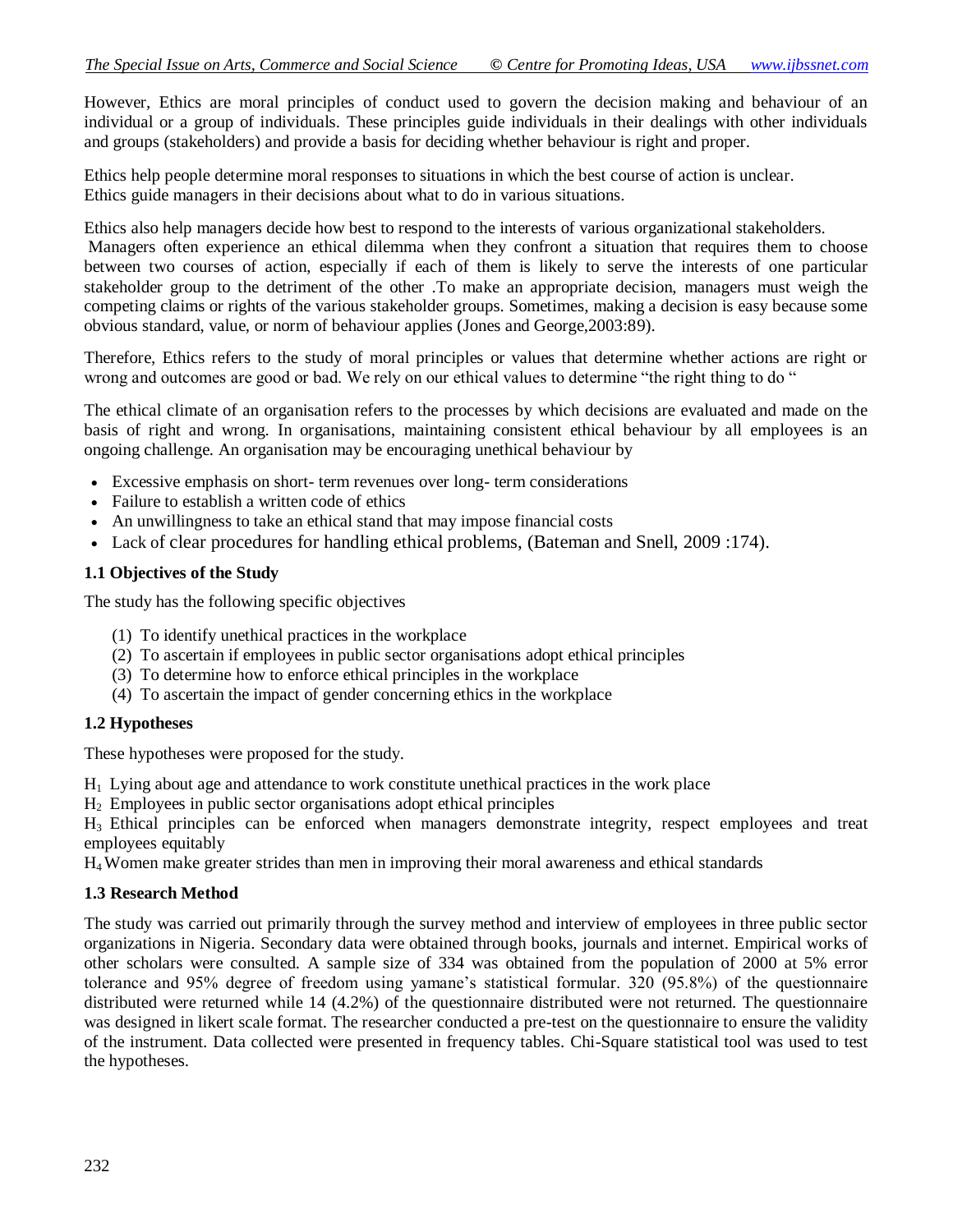# *Literature Review*

# **2.1 Business Ethics**

Business ethics are principles prescribing a code of behaviour that explains what is good and right and what is bad and wrong. Business ethics Provide standards for conduct, and decision making of employees and managers. Business ethics are not the same thing as laws. Law and ethics are in agreement in some situations. For example, it is both illegal and unethical to breach the contract of employment. But often, it is not illegal to engage in conduct that is unethical. For example, it may not be illegal to take credit for the work of a colleague, but it is highly unethical. Unfortunately, more than few individuals have engaged in unethical tactics in order to advance in their careers. If an organization does not condemn such behaviour, others, may be encouraged to imitate these practices, and soon the organization develops a culture of political back- stabbing that drives away the most talented people and drains the energies of those who remain.

A recent study found that nearly half the workers surveyed had engaged in at least one unethical act in the previous years. The most frequent unethical behaviours were cutting corners on quality, covering up potentially damaging incidents, abusing or lying about sick days, and lying to or deceiving customers (Gomez-mejia and Balkin, 2002).

The scope of business ethics is very broad, because anything done by a company or its employees can be done ethically or unethically. The following list intends to illustrate the all-pervasive nature of ethical questions in business

- behaviour towards customers, suppliers, distributors, and competitors: for example, marketing and selling, fair competition, intelligence gathering, inducements and incentives;
- treatment of employees: for example, recruitment, rewards, training, promotion, dismissal, employee and employer rights and duties;
- treatment of other stakeholder groups: for example, local communities, governments, interest groups;
- effect on the natural environment: for example, pollution, recycling, sustainability;
- conduct in international operations: for example, use of power, respect for human rights, delocalization of operations to lower-cost
- environments (Mullins, 2005:169).

# **2.2 Criteria for Ethical Decision Making**

People operate under different ethical value systems depending on their personal experiences and their religious, educational, and family backgrounds .Personal integrity and individual values are important elements in ethical decision making at work. One manager might consider it beneficial to downsize a company's workforce because the surviving employees, who make up the majority, will be employed by a more effective and efficient firm.

However, another manager might consider a downsizing decision unethical because the employees who lose their jobs do not deserve to be deprived of economic opportunities simply because it is cost effective. The different ethical value systems of the two managers lead them to place different judgements on the attractiveness or repulsiveness of downsizing the workforce. The criteria for ethical decision making are utilitarianism, individualism, the rights approach, and the justice approach.

### **2.2.1 Utilitarianism**

A means of making decisions based on what is good for the greatest number of people. To apply the utilitarianism criteria, one would examine all the people who will be affected by a decision and choose the solution that would satisfy the most people. Utilitarianism tries to minimize the pain and maximize the pleasure of the greatest number of people. Although utilitarianism strives to attain the ideal of democracy by promoting good for the majority, it may overlook the rights or needs of a minority of individuals, which is a possible disadvantage of using this approach.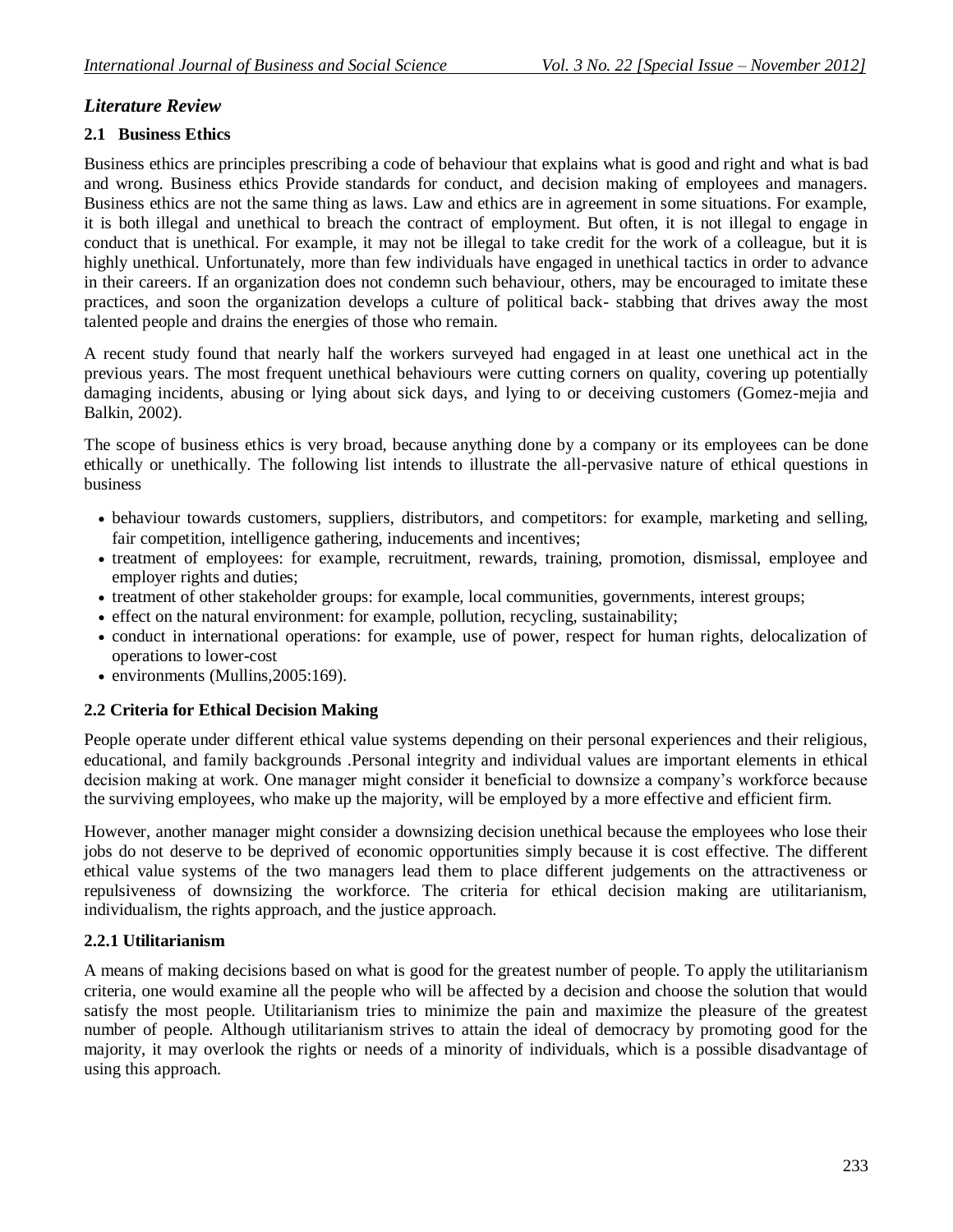### **2.2.2 Individualism**

This is the degree to which a society values personal goals, autonomy, and privacy over group loyalty, commitment to group norms, involvement in collective activities, social cohesiveness, and intense socialization.

Ethical decisions based on individualism promote individual self- interest as long as it does not harm others.

### **2.2.3 Rights Approach**

A means of making decisions based on the belief that each person has fundamental human rights that should be respected. People have the rights of freedom of speech, privacy, and due process when charged with a crime or rule infraction. The people also have a right to a safe and healthy environment. These rights make it possible for them to act in their own best interests, and this benefits society. Thus, a decision is unethical if it deprives an individual of fundamental human rights.

#### **2.2.4 Justice Approach**

An approach to decision making based on treating all people fairly and consistently when making business decisions. This means considering both distributive and procedural justice. Distributive justice involves how an individual is treated and includes the fairness of rewards, punishments, and outcomes in an organization. It asks whether an employee received compensation equitable with performance or whether the employee was over paid or under paid.

Procedural justice involves the fair and consistent application of rules and procedures. When an employee is disciplined for a safety rule infraction, the procedural justice standard would be violated if other employees who broke the rule were not similarly disciplined. An advantage of the justice approach is that it is more flexible than other ethical criteria because it recognizes that standards of fairness vary depending on the individuals involved in the decision (Gomez-mejia and Balkin, (2002) cited in Ezigbo, (2008,b).

### **2.3 Code of Ethics**

One way companies influence employees and managers to utilize a common set of ethical criteria in decision making is by developing a code of ethics.

Thus, a code of ethics is a formal statement of the company's ethics and values that is designed to guide employee's conduct in a variety of business situations.

A code of ethics is a written document that outlines the principles of conduct to be used in making decisions within the organization. Codes of ethics are formal standards and rules on beliefs about right or wrong, that managers can use to help themselves make appropriate decisions with regard to the interests of then stakeholders.

Rue and Byars,( 2000: 109), submit that codes of ethics cover a list of topics which include

- fundamental honesty and adherence to the law,
- product safety and quality,
- health and safety in the workplace,
- conflict of interest.
- employment practices,
- fairness in selling/marketing practices,
- financial reporting,
- supplier relationships,
- pricing, billing, and contracting,
- trading in securities,
- acquiring and using information from others,
- security,
- political activities.
- protection of the environment, and
- intellectual property/ proprietary information.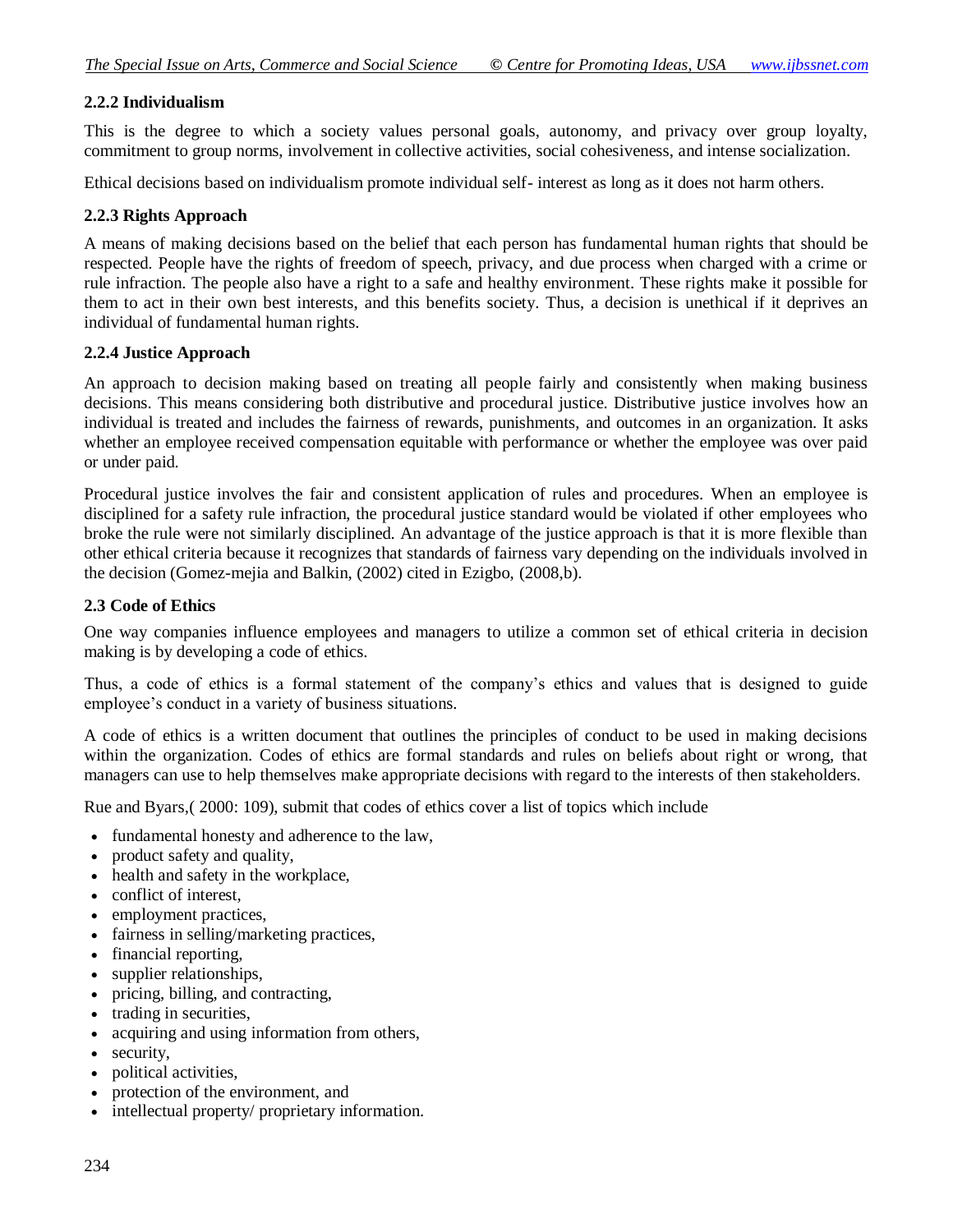The effectiveness of the code of ethics depends on the extent to which management supports them with sanctions and rewards. Violations of these codes are usually limited to loss of membership in the organization (termination or expulsion).

### **2.4 Ethics Sanctions**

Ethics sanctions are last resort. It is serious. Members must be held accountable in the code in order of gravity. Penalty include

**2.4.1 Reprimind:** A formal written notice that the respondent's conduct violated the code. Repriminds are private.

**2.4.2 Letter of Censure:** Prohibition of office goes to both the respondent and respondent's superior.

**2.4.3 Suspension:** Suspension ranges from one to five years depending on the circumstances. Suspended members are barred from all chapter and association activities ( www. Afpnet.org).

**2.4.4 Expulsion:** Expulsion is applied after these three sanctions were applied.

### **2.5 Influencing Employees to Behave Ethically**

The US military has recognized the importance of having officers set examples for enlisted personnel and holds officers to a higher standard of conduct. Officers who disobey a command or act unethically face harsh sanctions. Manager's behaviour as they carry out their duties sets the tone for employees.

Managers can influence employees to behave ethically by the following ways:

- Take actions that develop trust, such as sharing useful information and making good on commitments
- Act consistently so that employees are not surprised by unexpected management actions or decisions.
- Be truthful and avoid white lies and actions designed to manipulate others by giving a false impression.
- Demonstrate integrity by keeping confidences and showing concern for others.
- Meet with employees to discuss and define what is expected of them.
- Ensure that employees are treated equitably, giving equivalent rewards for similar performance and avoiding actual or apparent special treatment of favourites.
- Adhere to clear standards that are seen as just and reasonable-for example, neither praising accomplishments out of proportion nor imposing penalties disproportionate to offences.
- Respect employees, showing openly that you care about employees and recognize their strengths and contributions.

### **2.6 Enforcement of Ethical Principles: Implications of Unethical Behaviour**

Unethical behaviour fall outside the bounds of accepted standards or values. It occurs because managers put their personal interests above the interests of other organizational stakeholders or choose to ignore the harm they are inflicting on others. Managers and other stakeholders must strongly resist pressures to behave unethically because of the harm unethical behaviour inflicts on others.

An important safeguard against unethical behaviour is the potential for loss of reputation: the esteem or high repute that individuals or organizations gain when they behave ethically.

Stakeholders have valuable reputations that they must protect because their ability to earn a living and obtain resources in the long run depends on the way they behave on a day – to – day, week – to- week, and month – to – month basis.

Behaving unethically in the short run can have serious long- term consequences.

A manager who has a poor reputation will have difficulty finding employment with other companies.

Stakeholders who see managers behaving unethically may refuse to invest in their companies, which will decrease the stock price, undermine the companies' reputation, and ultimately put the managers' job at risk.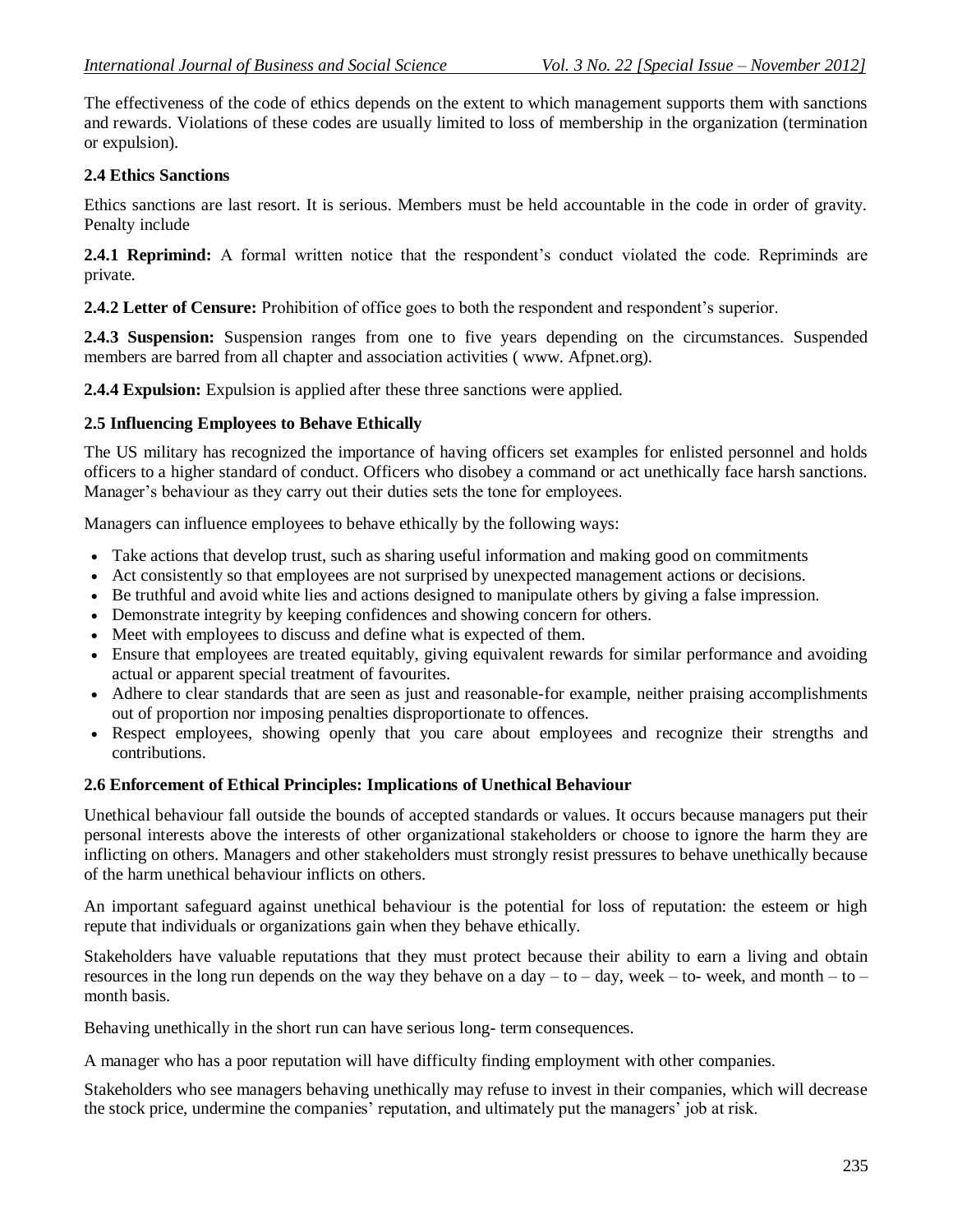All stakeholders have reputations to lose. Suppliers who provide shoddy inputs find that organizations learn over time not to deal with them, and eventually they go out of business.

Powerful customers who demand ridiculously low prices find that their suppliers become less willing to deal with them, and resources ultimately become harder for them to obtain.

Workers who shirk responsibilities on the job find it hard to get new jobs when they are fired.

In general, if a manager or company is known for being unethical, other stakeholders are likely to view that individual or organization with suspicion and hostility, and the reputation of each will be poor. But if a manager or company is known for ethical business practices, each will develop a good reputation ( Jones and George, 2003).

### **2.7 Laws Relating to Ethics in Business**

The effect of unethical practices by managers has been the passage of laws to regulate behaviour. Numerous laws have been enacted which directly relate to the issue of ethics in business. The laws apply to areas like competitive behaviour, consumer protection, and environmental protection (Rue and Byars, 2000: 110).

#### **2.7.1 Competitive Behaviour**

The earliest laws relating to business ethics concerned competitive practices among businesses.

Often referred to as antitrust laws, they were intended to maintain a favourable competitive environment. Significant antitrust legislation include the following.

- Law that prohibits unfair methods of competition or deceptive trade practices.
- Law that prohibits price discrimination and substantially lessens competition or tends to create a monopoly.
- Law that prohibits mergers through purchase of stock or purchase of assets if the effect is to substantially lessen competition or create a monopoly.
- Law which require public notice of mergers before their completion.

### **2.7.2 Consumer Protection**

Consumer protection is the object of legislation that deals with unethical practices of businesses that affect consumers of their products or services. National Agency for Foods and Drugs Administration (NAFDAC) has the authority to protect consumers from adulterated, misbranded, or unsafe foods, drugs, and cosmetics.

Consumer protection laws apply to credit protection, warranty protection, and misbranding. Consumer Protection Council (CPC) has the authority to protect consumers' right.

### **2.7.3 Environmental Protection**

This concern has reflected itself in many laws designed to improve the environment. A significant number of those laws directly affect businesses. The key legislation in environmental protection is the National Environmental Policy Act. The law committed the government to preserving the country's ecology, established the environmental Protection Agency to administer the act, and established the council on environmental quality, which advises the president on environmental policy and reviews environmental impact statement.

### **2.8 Social Responsibility**

Business organizations do not operate in a vacuum and so they must relate positively to the society of which they are a part (Onubuogu, 1998) cited in Ezigbo, (2008,a: 60). It is necessary for managers and organizations to act ethically and do everything possible to satisfy Stakeholders.

David (1976) opines that the idea of social responsibility implies that the business decision-makers recognize some obligation to protect and improve the welfare of society as a whole along with their own interests. The net effect is to enhance quality of life in the broadest possible way.

Keim (1978), states that the essence of the social responsibility issue is the allocation of private resources for social rather than private ends.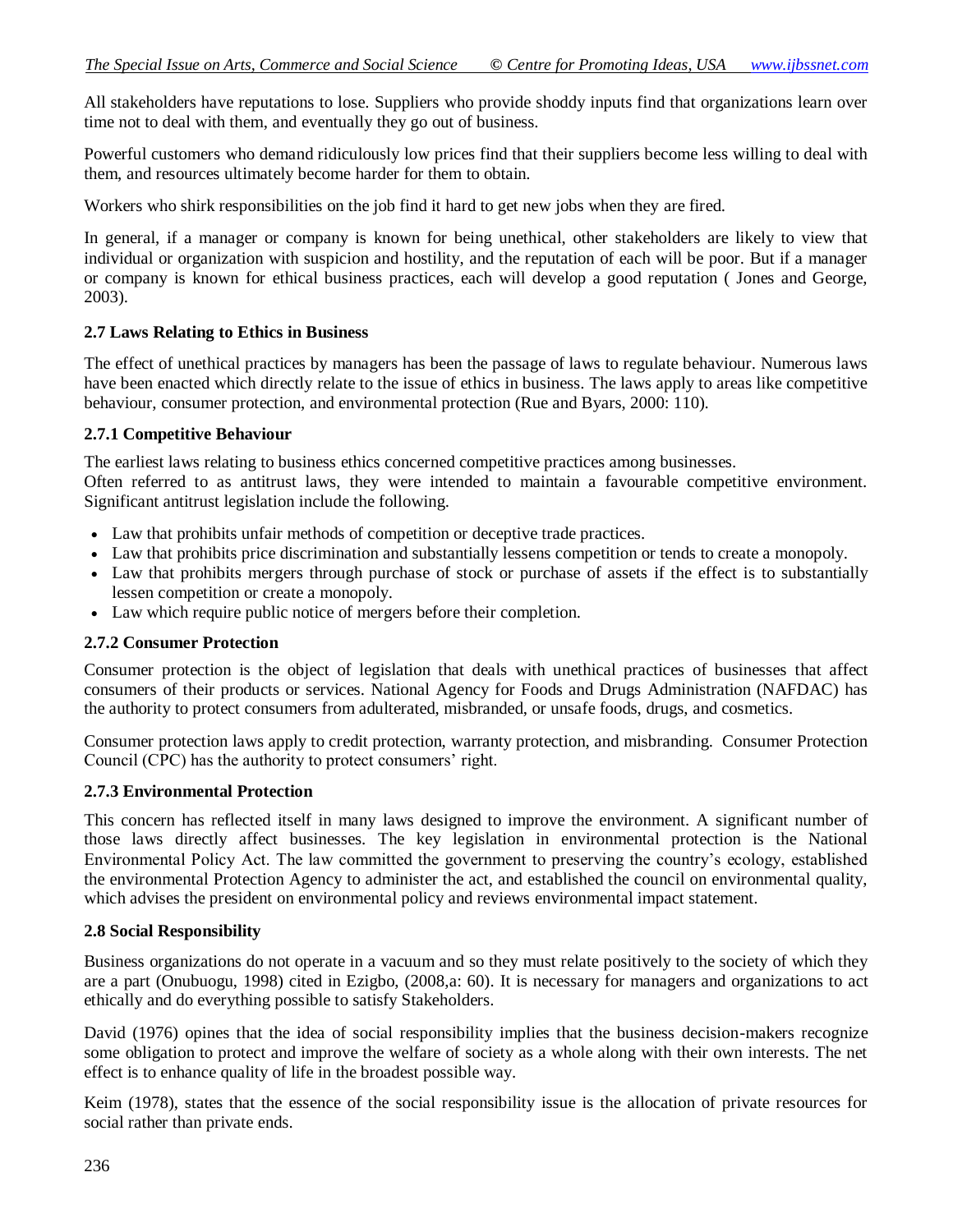Social responsibility refers to a manager's duty or obligation to make decisions that nurture, protect, enhance, and promote the welfare and well-being of stakeholders and society as a whole.

Managers are being socially responsible and showing their support for their stakeholders when they

- provide severance payments to help laid off workers make ends meet until they can find other jobs,
- allow employees to take time off when they need to and provide health care and pension benefits for employees,
- provide workers with opportunities to enhance their skills and acquire additional education so they can remain productive and do not become obsolete because of changes in technology,
- contribute to charities or support various civic minded activities in the cities or towns in which they are located,
- decide to keep open a factory whose closure would devastate the local community,
- decline to invest in countries that have poor human rights records, and
- choose to help poor countries develop an economic base to improve living standards (Jones and George, 2003:102).

# **Result and Discussion**

This section presents the analysis of data collected in the course of this study. Data were presented in tables for analysis. Hypotheses were tested by Chi- square test statistics using SPSS.

| S/N          |                                                  | <b>AGREEMENT</b> | <b>DISAGREEMENT</b> | <b>TOTAL</b> |
|--------------|--------------------------------------------------|------------------|---------------------|--------------|
|              | Lying about age                                  | 310 (299.5)      | 10(41)              | 320          |
|              | Calling in sick when one is really not           | 308 (299.5)      | 12(41)              | 320          |
| 3            | Taking office supplies home for<br>personal use  | 280 (299.5)      | 40(41)              | 320          |
|              | Over charging on the company's<br>expense report | 300 (299.5)      | 20(41)              | 320          |
| <b>Total</b> |                                                  | 1198             | 82                  | 1280         |

# **Table ((1) What are unethical practices in the work place**

# **Source: Field Survey, 2012.**

# **H<sup>1</sup> : lying about age and attendance to work constitute unethical practices in the workplace**

# **Table (2) Chi-Square Tests Computed from the Frequency Cross Tabulation**

|                                 | Value      | df | Asymp. Sig.<br>$(2-sided)$ |
|---------------------------------|------------|----|----------------------------|
| Pearson Chi-Square              | 363.990(a) |    | .000                       |
| Likelihood Ratio                | 405.026    |    | .000                       |
| Linear-by-Linear<br>Association | 28.183     |    | .000                       |
| N of Valid Cases                | 1268       |    |                            |

# **Source: SPSS Version 15.00.**

Table (2) presents the output of the computed Chi-Square values from the cross tabulation statistics of observed and expected frequencies with the response options of agree and disagree based on the responses of the research subjects from the three public sector organisations in Nigeria. Pearson Chi-Square computed value ( $X_c^2$  = 363.990) is greater than the Chi –Square tabulated value  $(X<sup>2</sup><sub>t</sub>=12.59)$  with 6 degrees of freedom (df) at 0.05 level of alpha  $(X<sup>2</sup><sub>c</sub>=363.990,p,< .05)$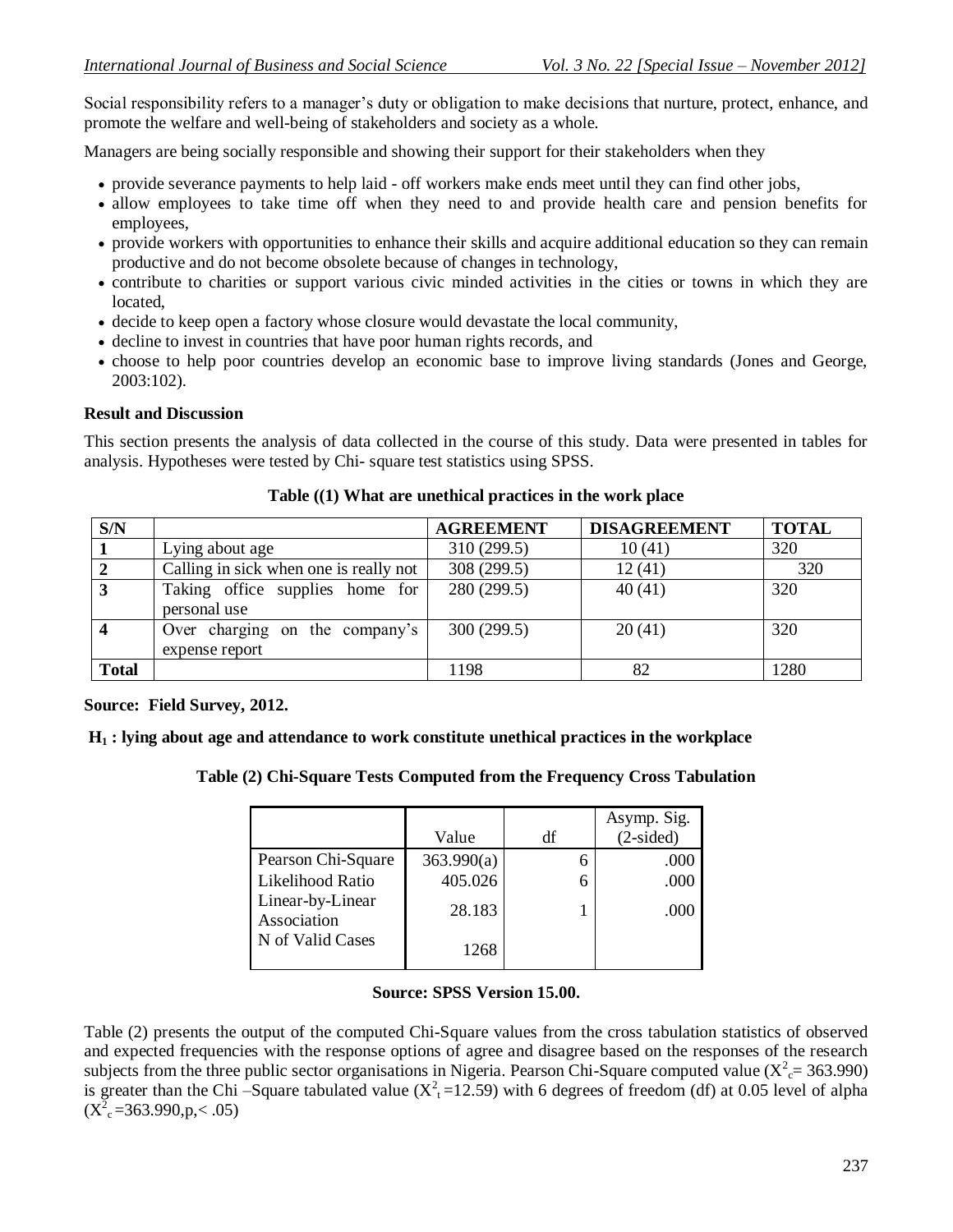### **Decision Rule**

The decision rule is to accept the alternate hypothesis if the computed Chi- Square value is greater than tabulated Chi-Square value otherwise accept the null hypothesis.

### **Result of Testing Hypothesis 1**

Since the Pearson Chi- Square computed  $X_c^2 = 363.990$  is greater than Chi- Square table value  $X_t^2 = 12.59$ , the null hypothesis is rejected and alternate hypothesis is accepted. Thus, we conclude that lying about age and attendance to work constitute unethical practices in the workplace.

| S/N          |                                                                                | <b>AGREEMENT</b> | <b>DISAGREEMENT</b> | <b>TOTAL</b> |
|--------------|--------------------------------------------------------------------------------|------------------|---------------------|--------------|
|              | Employees in public sector<br>organisations do not adopt<br>ethical principles | 40               | 280                 | 320          |
| 2            | Employees in public<br>sector<br>organisations adopt<br>ethical<br>principles  | 300              | 20                  | 320          |
| <b>Total</b> |                                                                                | 340              | 300                 | 640          |

#### **Table (3): Do Employees in Public Sector Organisations adopt Ethical Principles**

#### **Source: Field Survey, 2012.**

H2 Employees in public sector organisations adopt ethical principles

### **Table (4) Chi-Square Tests Computed from the Frequency Cross Tabulation**

|                    |            |    | Asymp. Sig. |
|--------------------|------------|----|-------------|
|                    | Value      | df | $(2-sided)$ |
| Pearson Chi-Square | 120.502(a) |    | .000        |
| Likelihood Ratio   | 116.777    |    | .000        |
| Linear-by-Linear   | 24.458     |    | .000        |
| Association        |            |    |             |
| N of Valid Cases   | 640        |    |             |

# **Source: SPSS Version 15.00.**

Table 4 presents the output of the computed Chi-Square values from the cross tabulation statistics of observed and expected frequencies with the response options of agree and disagree based on the responses of the research subjects from the three public sector organisation in Nigeria. Pearson Chi-Square computed value ( $X_c^2$  = 120.502) is greater than the Chi –Square tabulated value  $(X<sup>2</sup><sub>t</sub>=12.59)$  with 6 degrees of freedom (df) at 0.05 level of alpha  $(X<sup>2</sup><sub>c</sub>=120.502,p,< .05)$ 

### **Decision Rule**

The decision rule is to accept the alternate hypothesis if the computed Chi- Square value is greater than tabulated Chi-Square value otherwise accept the null hypothesis.

### **Result of Testing H<sup>2</sup>**

Since the Pearson Chi- Square computed  $X_c^2 = 120.502$  is greater than Chi- Square table value  $X_t^2 = 12.59$ , the null hypothesis is rejected and alternate hypothesis is accepted. Thus, we conclude that employees in public sector organisations adopt ethical principles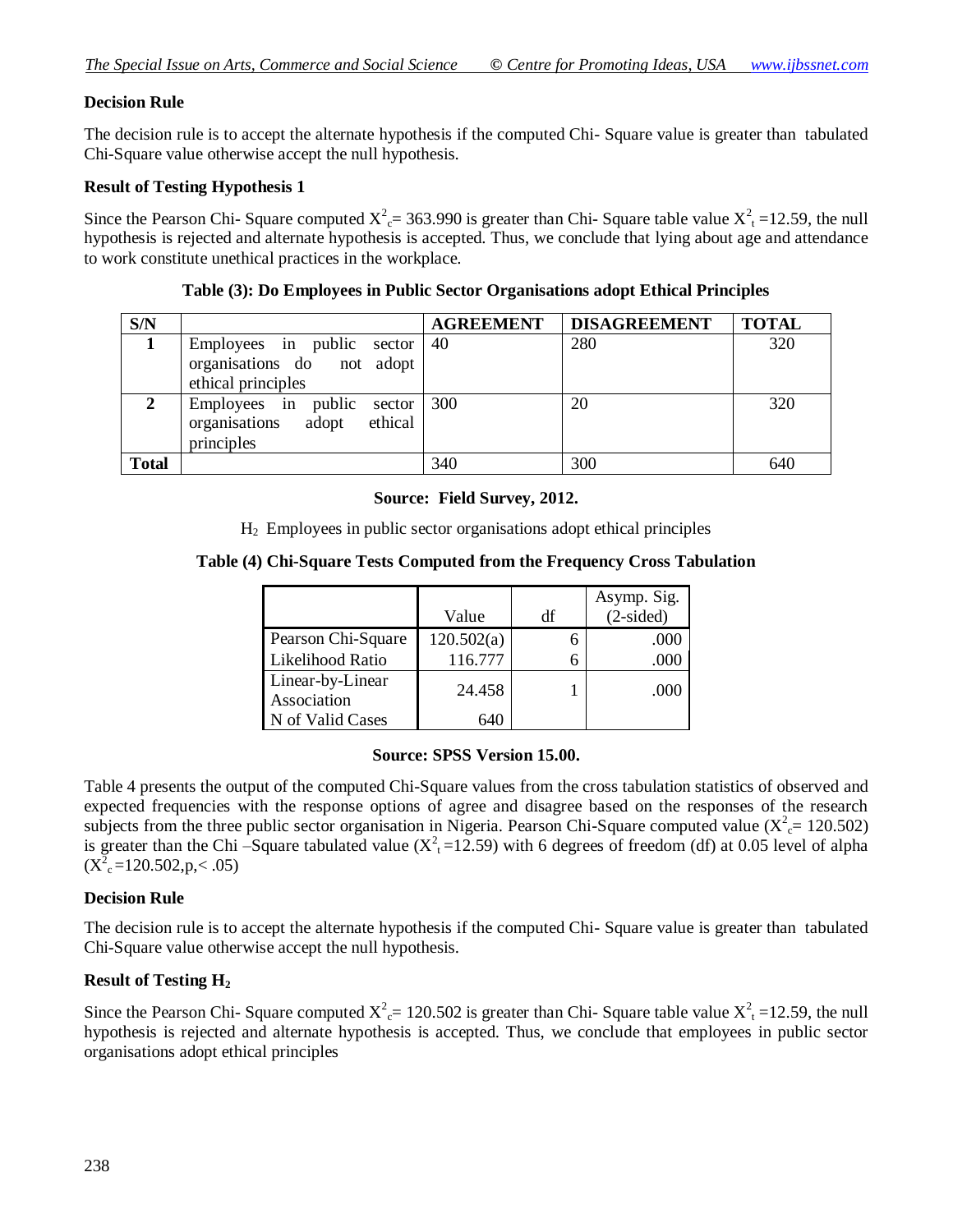| S/N          |                                     | <b>AGREEMENT</b> | <b>DISAGREEMENT</b> | <b>TOTAL</b> |
|--------------|-------------------------------------|------------------|---------------------|--------------|
|              | When managers demonstrate integrity | 290 (292)        | 30(28.)             | 320          |
|              | When managers take action that      | 250(292)         | 70(28.3)            | 320          |
|              | develop trust                       |                  |                     |              |
|              | When managers respect employees     | 315 (292)        | 05(28.3)            | 320          |
|              | When managers treat employees       | 312 (292)        | 08 (28.3)           | 320          |
|              | equitably                           |                  |                     |              |
| <b>Total</b> |                                     | 1167             | 113                 | 1280         |

### **Table (5) How can Ethical Principles be Enforced in the Work Place**

### **Source: Field Survey, 2012.**

**H<sup>3</sup> : Ethical principles can be enforced when managers demonstrate integrity, respect employees and treat employees equitably**

|  | Table (6) chi-Square Tests computed from the frequency cross tabulation |  |  |  |
|--|-------------------------------------------------------------------------|--|--|--|
|--|-------------------------------------------------------------------------|--|--|--|

|                                 |            |    | Asymp. Sig. |
|---------------------------------|------------|----|-------------|
|                                 | Value      | df | $(2-sided)$ |
| Pearson Chi-Square              | 265.207(a) | 6  | .000        |
| Likelihood Ratio                | 224.710    | 6  | .000        |
| Linear-by-Linear<br>Association | 7.655      |    | .006        |
| N of Valid Cases                | 1268       |    |             |

# **Source: SPSS Version 15.00.**

Table 6 presents the output of the computed Chi-Square values from the cross tabulation statistics of observed and expected frequencies with the response options of agree and disagree based on the responses of the research subjects from the three public sector organisations in Nigeria. Pearson Chi-Square computed value ( $X_c^2$  = 265.207) is greater than the Chi –Square tabulated value  $(X<sup>2</sup><sub>t</sub>=12.59)$  with 6 degrees of freedom (df) at 0.05 level of alpha  $(X^2_{c} = 265.207, p < .05)$ 

# **Decision Rule**

The decision rule is to accept the alternate hypothesis if the computed Chi- Square value is greater than tabulated Chi-Square value otherwise accept the null hypothesis.

# **Result of Testing Hypothesis 3**

Since the Pearson Chi- Square computed  $X_c^2 = 265.207$  is greater than Chi- Square table value  $X_t^2 = 12.59$ , the null hypothesis is rejected and alternate hypothesis is accepted. Thus, we conclude that ethical principles can be enforced when managers demonstrate integrity, respect employees and treat employees equitably.

| S/N   |                                                                                                     | <b>AGREEMENT</b> | <b>DISAGREEMENT</b> | <b>TOTAL</b> |
|-------|-----------------------------------------------------------------------------------------------------|------------------|---------------------|--------------|
|       | Male employees show stronger<br>unethical attitudes than female<br>employees                        | 240 (260)        | 80(60)              | 320          |
| 2     | Women make greater strides than<br>men in improving their moral<br>awareness and ethical standards. | 280 (260)        | 40(60)              | 320          |
| Total |                                                                                                     | 520              | 120                 | 64(          |

# **Table (7) What Impact does Gender play Concerning Ethics?**

**Source: Field Survey, 2012.**

**H<sup>4</sup> : Women make greater strides than men in improving their moral awareness and ethical standard**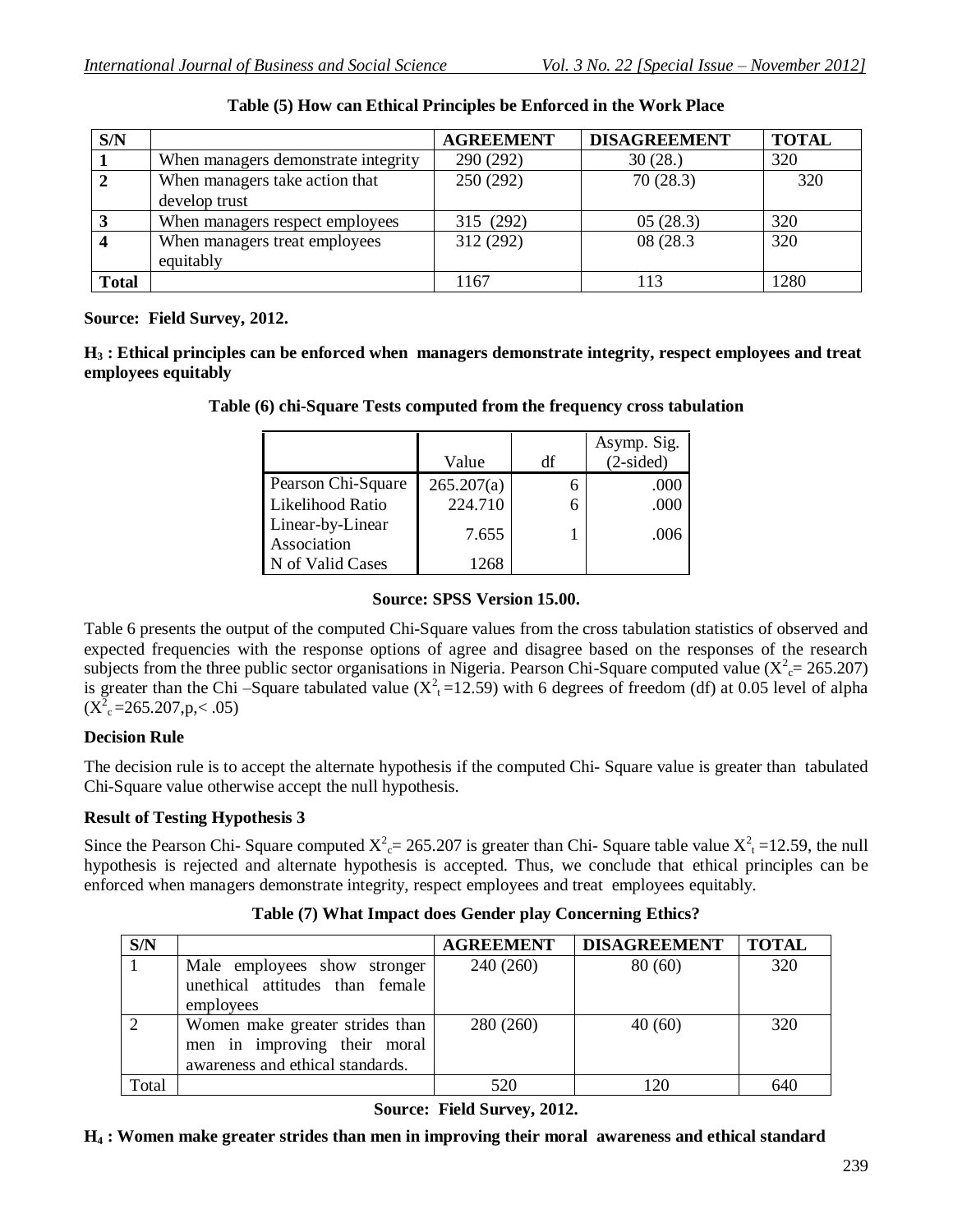|                                 | Value      | df | Asymp. Sig.<br>$(2-sided)$ |
|---------------------------------|------------|----|----------------------------|
|                                 |            |    |                            |
| Pearson Chi-Square              | 259.162(a) |    | .000                       |
| Likelihood Ratio                | 334.332    |    | .000                       |
| Linear-by-Linear<br>Association | 33.000     |    | .000                       |
| N of Valid Cases                | 639        |    |                            |

### **Table (8) Chi-Square Tests Computed from the Frequency Cross Tabulation**

#### **Source: SPSS Version 15.00.**

Table 8 presents the output of the computed Chi-Square values from the cross tabulation statistics of observed and expected frequencies with the response options of agree and disagree based on the responses of the research subjects from the three public sector organisations in Nigeria. Thus, Pearson Chi-Square computed value ( $X_c^2$ ) 259.162) is greater than the Chi –Square tabulated value  $(X<sup>2</sup><sub>t</sub> = 12.59)$  with 6 degrees of freedom (df) at 0.05 level of alpha  $(X_{c}^{2} = 259.162, p < .05)$ 

#### **Decision Rule**

The decision rule is to accept the alternate hypothesis if the computed Chi- Square value is greater than tabulated Chi-Square value otherwise accept the null hypothesis.

### **Result of Testing Hypothesis 4**

Since the Pearson Chi- Square computed  $X_c^2 = 259.162$  is greater than Chi- Square table value  $X_t^2 = 12.59$ , the null hypothesis is rejected and alternate hypothesis is accepted. Thus, we conclude that Women make greater strides than men in improving their moral awareness and ethical standard.

Bateman and Snell, 2009: 168, confirmed that undergraduate male students in business and psychology showed stronger unethical attitudes and a tendency to behave unethically. Also women made greater strides than men in improving their moral awareness and decision-making processes.

### **Summary and Concluding Remarks**

Repeated attempts have been made over the years to combat corrupt practices and unethical violations. A common feature of those is the enactment of codes and establishment of institutional mechanisms to enforce ethical behaviour. Nigeria enacted a code of conduct in 1975 – which was subsequently incorporated into the 1979 and 1989 constitutions – requiring public officials not to allow personal interests to conflict with their official responsibilities; not to engage in secondary pecuniary engagements; not to operate foreign bank accounts; not to ask for gifts; and to declare their assets immediately after taking office, every four years and at the end of their terms of office.

Thus, Nigeria established a public complaints committee in 1975 to investigate complaints against public officials, and also a public accounts committee was set up in 1966 to assist the legislature in overseeing the expenditure of public funds.

However, the incidence of ethical violation has increased despite the fact that a large number of violators have been investigated and/or punished.

These measures failed because they were introduced in an overall political and policy environment that was not sufficiently conducive to enable the success of the measures. When grand corruption is rampant at the top level of government and politics, the nature of governance has basically remained undemocratic, unaccountable and patrimonial, and where patronage systems have remained intact, one can hardly expect to enforce measures against unethical behaviours with any degree of seriousness or that the enforcement systems and institutions will be left to function without interference. Thus, the nature of the state and governance and commitment at the highest political level are crucial prerequisites for any successful drive to curb and punish ethical violations.